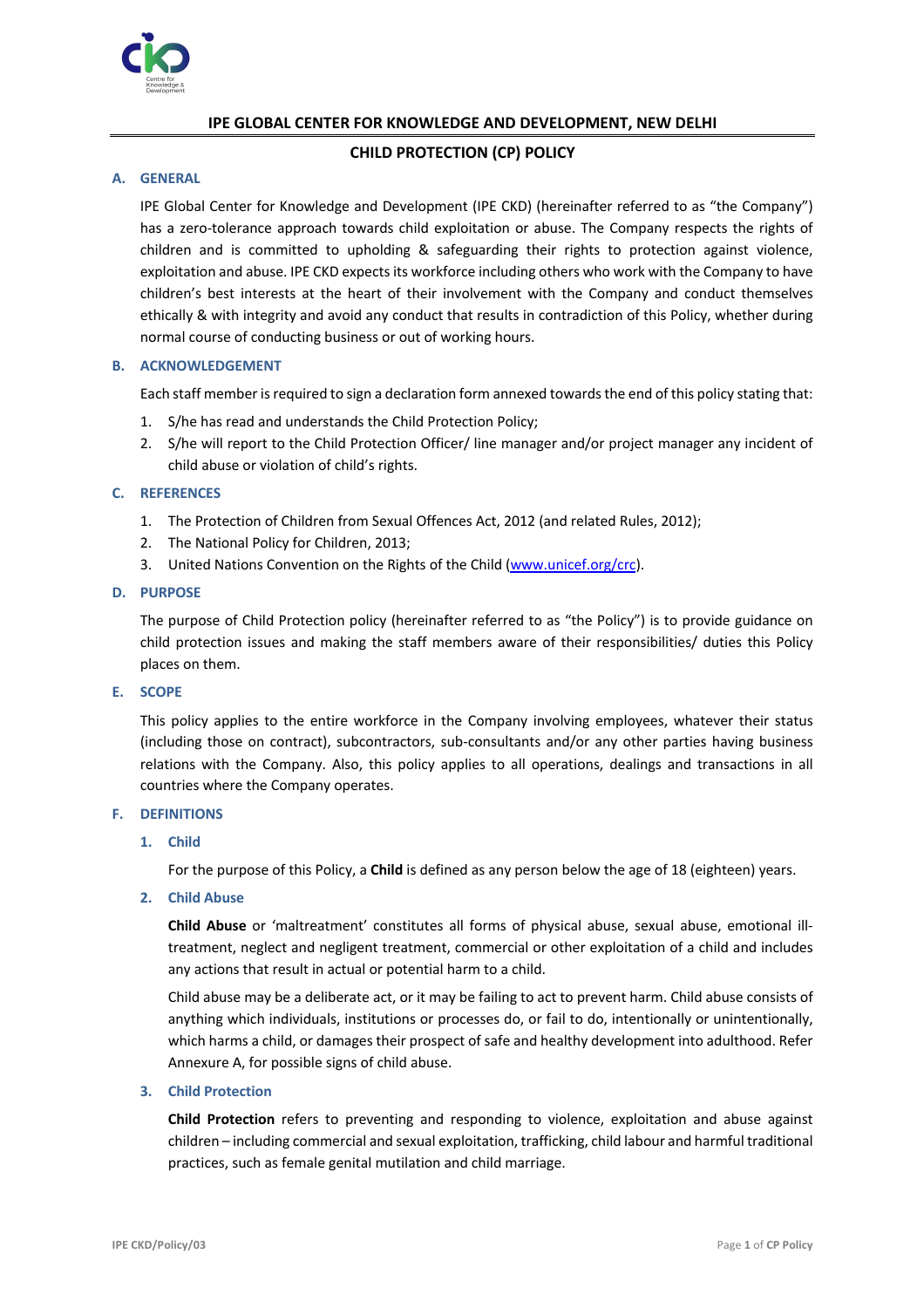Within the context of this Policy, **Child Protection** defines preventative and responsive measures IPE CKD undertakes to ensure that no child is subjected to child abuse and addresses additional responsibilities of IPE CKD workforce (for definition of Workforce, refer 'E. Scope' above) to ensure that work of the Company including programmes/ projects, do not expose children to risk.

# **G. POLICY**

# **1. Policy Statement**

IPE CKD is committed to the dignity and equality of all people in all the programmes and projects we undertake - and especially to the principle that our projects should 'do no harm'. We are committed to create a safe environment for children and, in line with their rights under the UN Convention on the Rights of the Child and related statutes of Government of India to prevent their physical, sexual or emotional abuse.

## **2. Principles**

This Policy is informed by set of principles which include:

- i. Zero tolerance of child exploitation or abuse.
- ii. All children have equal rights to protection from abuse and exploitation.
- iii. Each child has a fundamental right to life, survival and development.
- iv. All children should be encouraged to fulfil their potential, and inequality and discrimination should be challenged.
- v. Children will be assured the right to express their views freely and this will be given 'due weight' in accordance with their age and level of maturity. We will not discriminate against the child. The child will be treated with respect irrespective of gender, nationality or ethnic origin, religious or political beliefs, age, physical or mental health, sexual preference and gender identity, family, socio-economic and cultural background, or any history of conflict with the law.
- vi. Everybody has a responsibility to support the care and protection of children.
- vii. No child must come to harm as a result of their engagement with IPE CKD as a sponsored child, a participant in programme/ project or as part of any advocacy campaign of the Company.

# *The above principles also extend to those individuals or organisation(s) associated with the Company. Therefore, everyone working for or associated with IPE CKD's work must be aware of and adhere to the provisions of this policy.*

#### **H. ROLES AND RESPONSIBILITIES**

**1. Director - Operations**

As the custodian of IPE CKD Child Protection Policy, Director - Operations approves the Policy and its subsequent revisions.

#### **2. Child Protection Officer**

The role of the Child Protection Officer includes responsibilities such as receiving and acting upon any reported concerns, ensuring the Policy is implemented and promoted, promoting best safeguarding practice across the wider partnership network, acting as a first point of contact for the Company on issues of Child Protection, both internally, and for members of the public and other external contacts, and more.

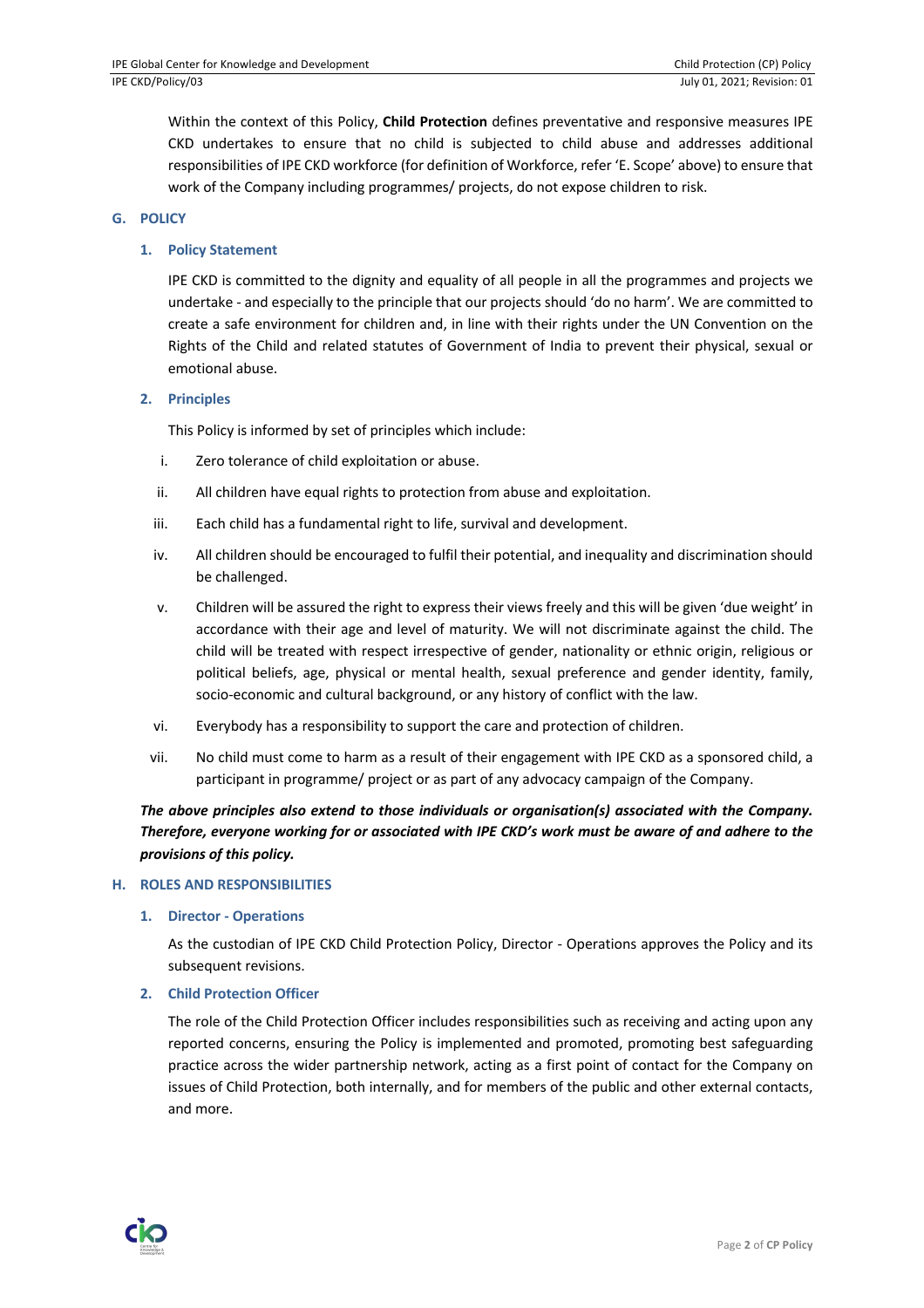IPE CKD has a designated Child Protection Officer as mentioned below:

| Ms. Lipika Patro       |           |                         |  |  |
|------------------------|-----------|-------------------------|--|--|
| Principal Investigator |           |                         |  |  |
| Direct                 |           | +91 11 40755980         |  |  |
| <b>Mobile</b>          | o estable | +91 97777 88580         |  |  |
| Email                  |           | lipika.patro@ipeckd.org |  |  |

# **3. Human Resource (HR)**

HR Department is responsible for implementation and monitoring the obligations under this Policy and is accountable for establishing and maintaining ethical culture. HR must ensure that it applies highest standards in its recruitment and vetting policies across the Company.

As a part of the recruitment process, the HR Department shall check two positive references of the prospective staff, to confirm that the referees are not aware of any reason why the applicant should not work with children. Secondly, the HR Department shall have a criminal record check of the staff regarding crimes against sexual freedom and morality, crimes against minors and ongoing criminal proceedings involving them.

# **4. Department Heads/ Managers**

Department heads/ managers are required to take active steps to ensure that every individual staff member(s) who are responsible to them are aware of the Policy and ensure their adherence to this policy.

## **5. Individual Staff Member**

Individual staff members have a responsibility to ensure that children are protected.

## **6. Subcontractor/ Sub-consultant**

All written agreements between IPE CKD and Subcontractor(s)/ Sub-consultant(s) (both individuals and firms) shall reflect a shared commitment to child protection. Subcontractor(s)/ Sub-consultant(s) have a responsibility to ensure proper behaviour towards children that is appropriate to their engagement with IPE CKD.

If requested by the Client, each subcontractor must prepare and follow an appropriate Child Protection Policy and Procedures.

*Where a member of workforce develops concerns or suspicions regarding child abuse or exploitation by fellow worker, whether in the Company or not, s/he must immediately report such concerns via established reporting mechanisms.*

# **I. CHILD PROTECTION – CODE OF BEHAVIOUR**

- Act in good faith and treat all children with respect, without discrimination, harassment, abuse or  $\omega$ neglect;
- Ensure that personal and professional conduct is, and is seen to be, of the highest standard and in  $\epsilon$ keeping with IPE CKD's Vision, Mission and Core Values and does not bring the Company into disrepute;
- Take reasonable action to protect others from harm and to challenge infringements of the rights of  $\mathfrak{S}$ others. The duty to protect others is greater in the case of children;
- Take measures to protect children, young people and vulnerable adults, including refraining from  $\Theta$ physically and verbally abusing children (even where this is culturally acceptable) and use non-violent methods to manage children's behaviour (both within and outside the workplace);
- Always create and maintain an environment that prevents all forms of abuse and exploitation. Managers at all levels have a particular responsibility to support systems that maintain this environment;

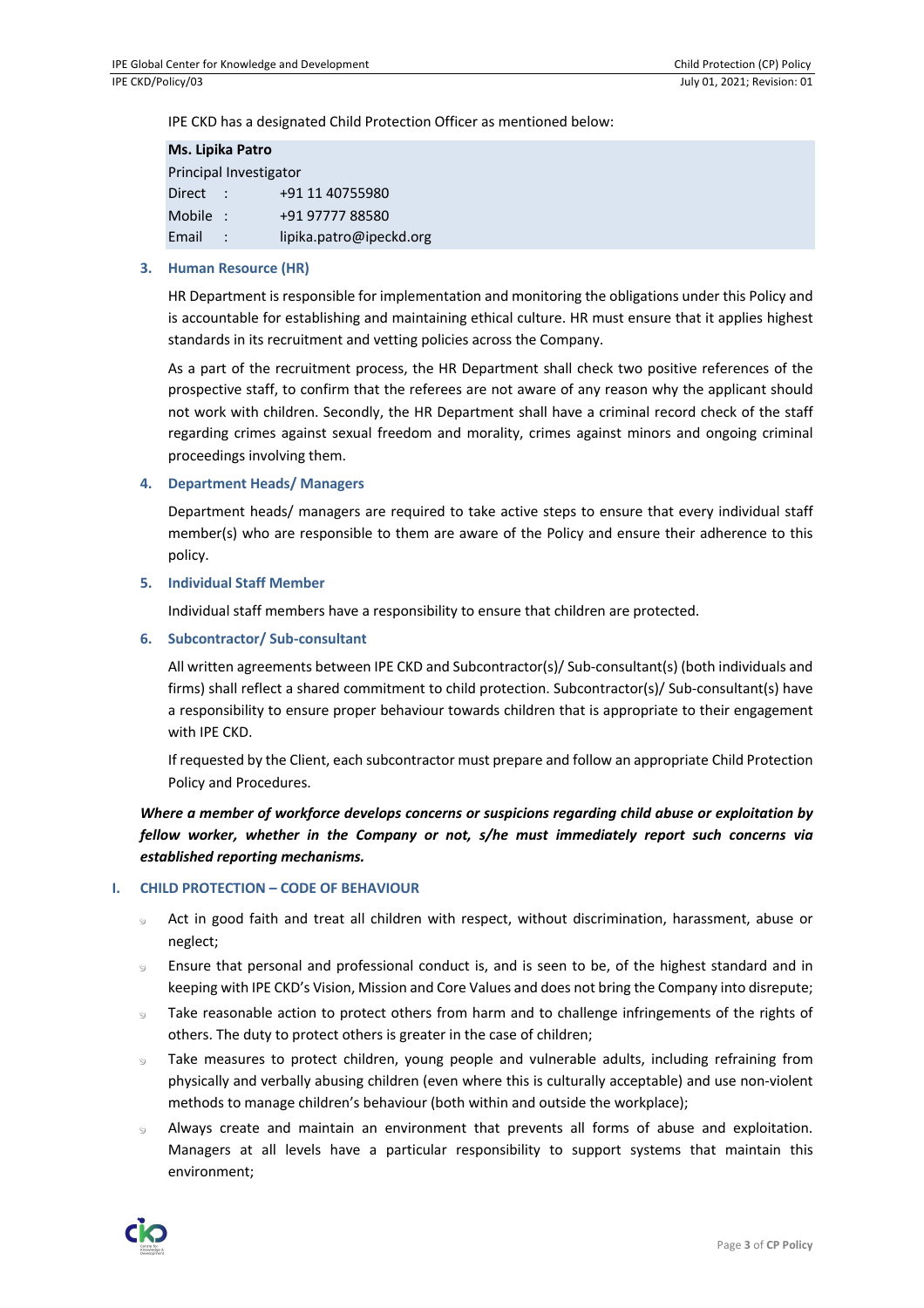- Not use language or behaviour towards children that is inappropriate, harassing, abusive, sexually  $\Theta$ provocative, demeaning or culturally inappropriate;
- Not maintain any online friendship with children/child who come(s) into contact with IPE CKD on social  $\Theta$ media sites (such as Facebook, Twitter, Instagram, etc.);
- $\ddot{\circ}$ Not engage in any type of sexual relationships with any person under the age of 18 regardless of the age of majority or age of consent locally. Mistaken belief in the age of a child is not a defense;
- Never exchange money, employment, goods or services for sex, including sexual favours or other forms  $\Theta$ of humiliating, degrading or exploitative behaviour;
- The Company's expectation is that all contact with children and young people (whether by phone, email  $\epsilon$ or direct contact) should be supervised, accompanied, or at least in sight of other adults. We recognise that situations may arise where this cannot be the case for urgent or for practical reasons. Where there is a lone adult working with one or more children, the line manager should be informed upfront or as soon as possible;
- Never take children with whom the staff member has established contact through their work to their  $\ddot{\circ}$ home where they will potentially have lone contact with the child; never sleep in the same room as a child and staff or share the same bed as a child with whom they have contact through their work.
- Staff member will not do things of a personal nature for a child that they can do for themselves;  $\Theta$
- Staff member will not be intoxicated under the influence of alcohol or drugs while child/ren is/are in  $\Theta$ their care;
- Not condone the employment or employ any children in the "worst forms of child labour" i.e. all forms  $\epsilon$ of slavery, trafficking of children, forced or compulsory labour, recruitment of children for use in armed conflict, commercial sexual exploitation of children, children used by adults in the commission of crime (including the trafficking or production of drugs) and any work which by its nature is likely to harm the health, safety or morals of children;
- Never employ children to work to the detriment of the completion of their education;  $\ddot{\circ}$
- Never shame, belittle or degrade a child;  $\circ$
- Refrain from showing favouritism to particular children to the exclusion of others, or inconsistent  $\mathfrak{S}$ application of rules, nor will they engage in any corrupt practice that may bring favour or disfavour onto particular children;
- Never stigmatise children (for example, based on gender, race, ability, class or any other factor);  $\Theta$
- Always challenge bullying and child-to-child abuse in all its forms.
- 9 Take permission from child and her/his parent/ guardian before clicking photos or taking videos of them.

*The above behaviours are not intended to interfere with normal family interactions.*

# **J. PREVENTIVE MEASURES**

**i. Recruitment**

The Company strives to ensure that it applies highest standards in its recruitment and vetting policies across the organisation, as laid out in HR Manual. Recruitment and selection procedures reflect our commitment to child protection.

- All adverts for recruitment state that IPE CKD is an equal opportunity employer.  $\Theta$
- All appointments are subject to reference checks including where relevant, suitability to work with  $\mathfrak{S}$ children.
- IPE CKD does not employ any staff member (including those on contract) below the age of 18 years and  $\Theta$ where, during or upon recruitment, concerns come to light in relation to the applicant's unfavourable conduct with children.

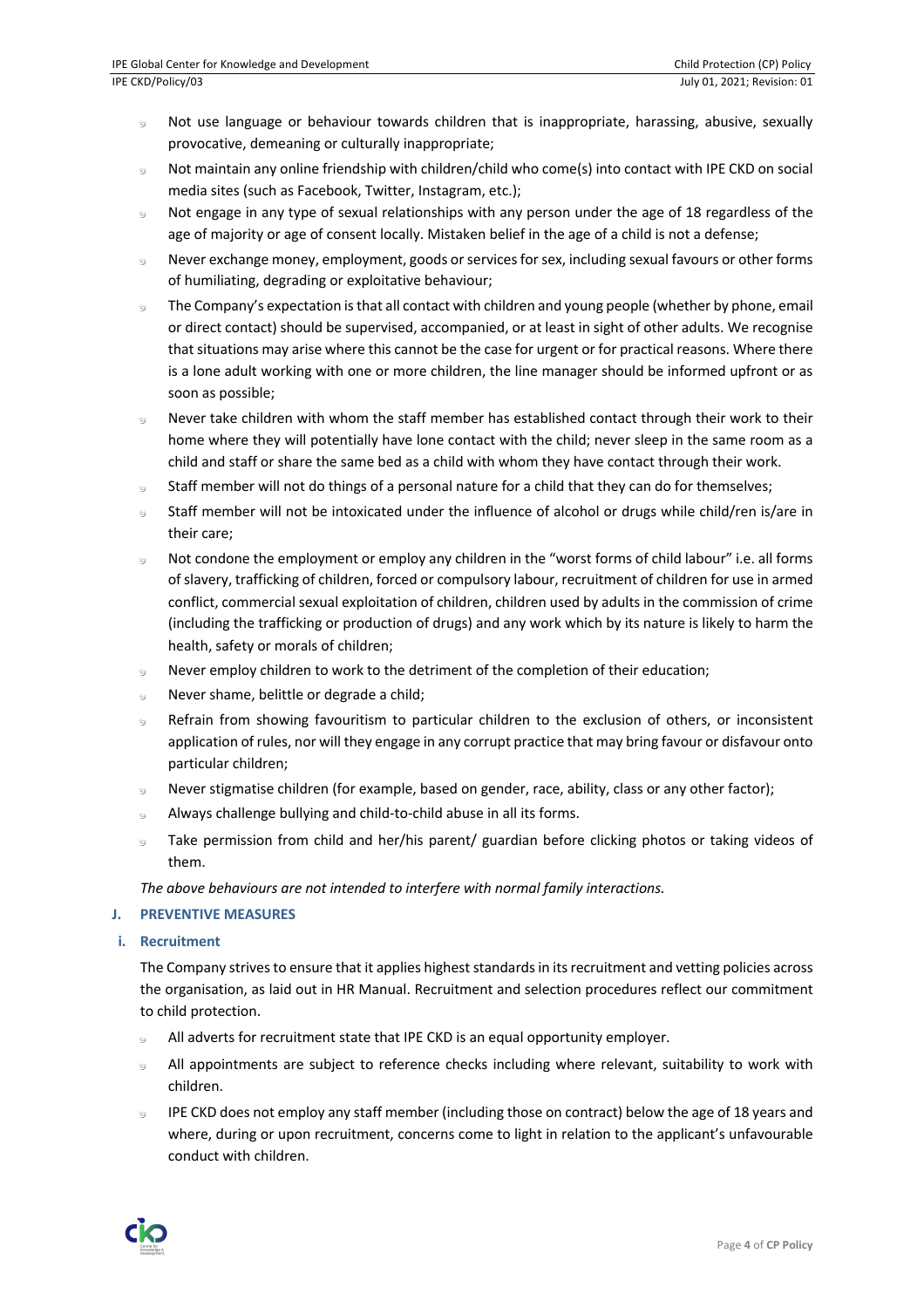# **ii. Training/ Awareness**

All staff members receive child protection training to make them aware of the importance of protecting children and to be fully aware of procedure for reporting the concerns. The trainings in the following stages:

- a. Induction of new employees;
- b. Universal training/ awareness programme for all staff members;
- c. Tailored training as per the requirement of programme/ project.

#### **iii. Risk Assessment**

In the projects/ programmes involving potential contact with children, we undertake risk assessment in the 'Risk Register', to identify and manage risk(s) to children appropriately. The Risk Management Department reviews the risk registers on half yearly basis.

#### **iv. Commitment from Suppliers**

All agreements with Suppliers shall reflect Supplier's commitment to Child Protection, including an undertaking that Supplier does not employ any staff member below the age of 18 years/ in contravention of the law of land (as applicable).

## **K. REPORTING PROCEDURE**

Staff members and other personnel are duty bound to disclose any Child Abuse and Child Protection concerns, including non-compliance of this Policy by anyone within the scope of this Policy in connection with official duties or business, immediately upon identification.

## **Whom to report?**

An individual can get in touch with the designated Child Protection Officer for recording the possible Child Abuse and Child Protection concern. These shall also include any reporting of any historic unreported concern or disclosure regarding possible Child Abuse and Child Protection concern.

Where the concern has been submitted with Director/ Department Head/ Supervisor, the same will be duly forwarded to Child Protection Officer for investigations.

#### **What to report?**

If any staff member suspects abuse, or if a person external to the Company reports to the Company a suspicion or allegation relating to IPE CKD staff or activities, the following steps should be taken:

- Avoid any delay;
- Write down what you've heard or seen;  $\ddot{\mathbf{c}}$
- Email or record the suspicion/ concern with the Child Protection Officer (refer above **Whom to Report?**)

The report must specify the nature of the suspicion/ concern and name(s) of the alleged abuser. The suspicion/ concern should include date and time of specific event(s), names of witnesses, if any and/or any evidence that support the allegation(s).

#### **L. INVESTIGATIONS**

The Company will act without delay, prioritising the safety of the child/ren involved, in the event of a concern or allegation of child abuse being reported.

The Child Protection Officer will convene a meeting within 48 hours – which can be face to face, by phone, skype or email (all emails should be signalled as confidential). The following (apart from Child Protection Officer) members shall be present in the meeting:

- 1. For local oversight the Head of Department/ Project Manager (it may also include branch head);
- 2. For risk ownership and HR expertise Head Risk Management and Head HR, respectively;
- 3. Representative of management Director Operations.

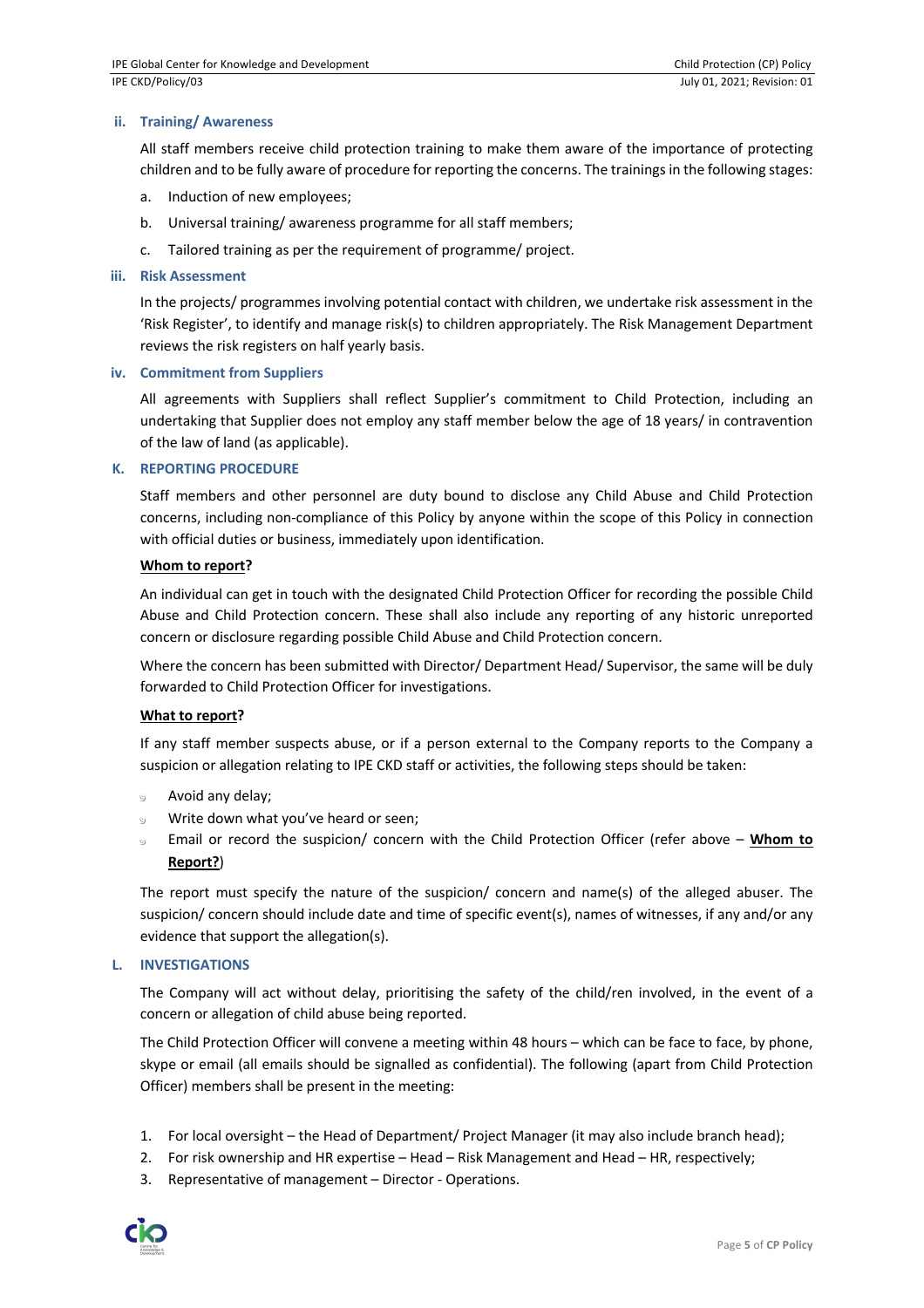The members will instigate and investigate if there has been a breach of this policy by subject staff member (alleged perpetrator). An investigation will gather evidence and interview relevant parties in order to establish the probable facts in relation to the complaint/ disclosure. If needed, the members will record the statement of the child in the presence of parents of the child, at a place where the Child resides or at a place of his choice.

The members of the meeting may recommend management of the Company through Head – HR to serve the suspension notice to the subject staff member (alleged perpetrator), until the investigation has been completed.

In case the members of the committee record serious malpractice against the subject staff member in its report, appropriate action shall be initiated, which shall include termination from IPE CKD and may involve informing statutory authorities, as per the law of land.

# **Confidentiality**

Given the sensitive nature of investigations and its impact on the child/ren as well as the person against whom such allegations are levelled, the Company is committed to maintaining strict confidentiality in relation to such complaints and the resultant investigations/ inquiry.

All proceedings, including the statements and other material adduced as evidence before the investigating members shall be strictly confidential and the members shall not divulge the details to any other employee within the Company or to any person outside. This includes Minutes of the Meetings, findings, recommendations, decisions of the members and any document or any verbal communication. Also, to other Employees involved in such discussions, the members should emphasize the necessity for confidentiality and the consequences of possible disciplinary action in case of transgression.

**Appropriate sanctions will be applied in cases of malicious and deliberate false accusations of Child abuse/ exploitation, which may include, but not limited to, termination.**

# **M. DISCIPLINARY ACTION**

While it will be ensured that staff member(s) who raises genuine disclosure are accorded complete protection from any kind of unfair treatment as herein set out, any abuse of this protection or this Policy will warrant disciplinary action.

Any person, who negligently or malafidely broadcasts confidential information in relation to investigations shall warrant disciplinary action.

Any person who makes any disclosure malafidely and knowingly that it was incorrect or false or misleading or frivolous or reported otherwise than in good faith, shall invite disciplinary action including initiation of civil or criminal proceedings and/ or termination from employment with IPE CKD.

# **N. PROTECTION AGAINST RETALIATION**

The Company takes reports of retaliation seriously. We will not tolerate any attempt to deter anyone from reporting suspicions of Child Abuse or incidents of repercussions/ victimisation against anyone who, in good faith, reports/ discloses a concern or cooperates with investigations even when allegations are found to be unsubstantiated. Any employee of IPE CKD who retaliates against another employee in violation of this Policy is subject to disciplinary action, upto and including termination. This also includes attempts to deter anyone from reporting suspicions of Child Abuse.

# **O. COMPLIANCE**

This Policy cannot describe all Child Abuse situations that may arise. Therefore, employees (and other individuals) must use their respective good judgment to avoid any appearance of impropriety.

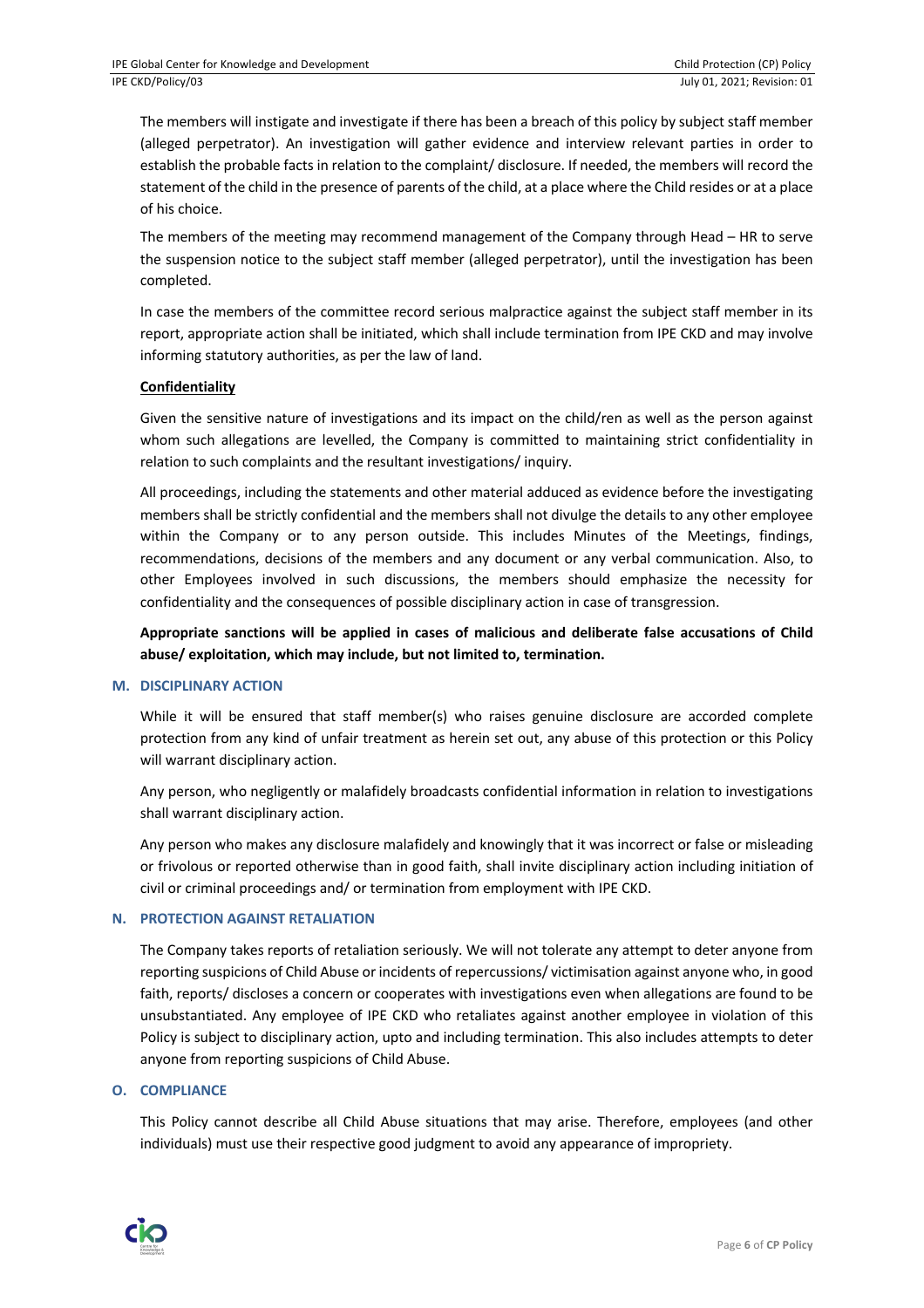If any staff member has any question whether a course of conduct constitutes Child Abuse, it is the responsibility of that individual to obtain an advice from his/her line manager and act in accordance with that advice. Alternatively, the concerned individual can get in touch with the Child Protection Officer listed under point (K) above to clear any misconceptions.

# **P. MONITORING AND REVIEW**

Head – HR will monitor the effectiveness and review the implementation of this Policy, on annual basis.

IPE CKD reserves right to modify this Policy unilaterally at any time, without notice. Modifications may be necessary to maintain compliance with local regulations and/ or accommodate organisational changes in the company. Any revisions in this Policy including amendments or changes under respective clauses will be duly notified to employees through email communication. Also, such revised Policy or notification/ circular/ internal communication on such revisions will be updated in Darwinbox (HR ERP) and Website (www.ipeckd.org). The employee shall be deemed to have read, understood and acknowledged the changes thereof which will supersede the terms of current Policy or any subsequent document/communication related to the Policy.

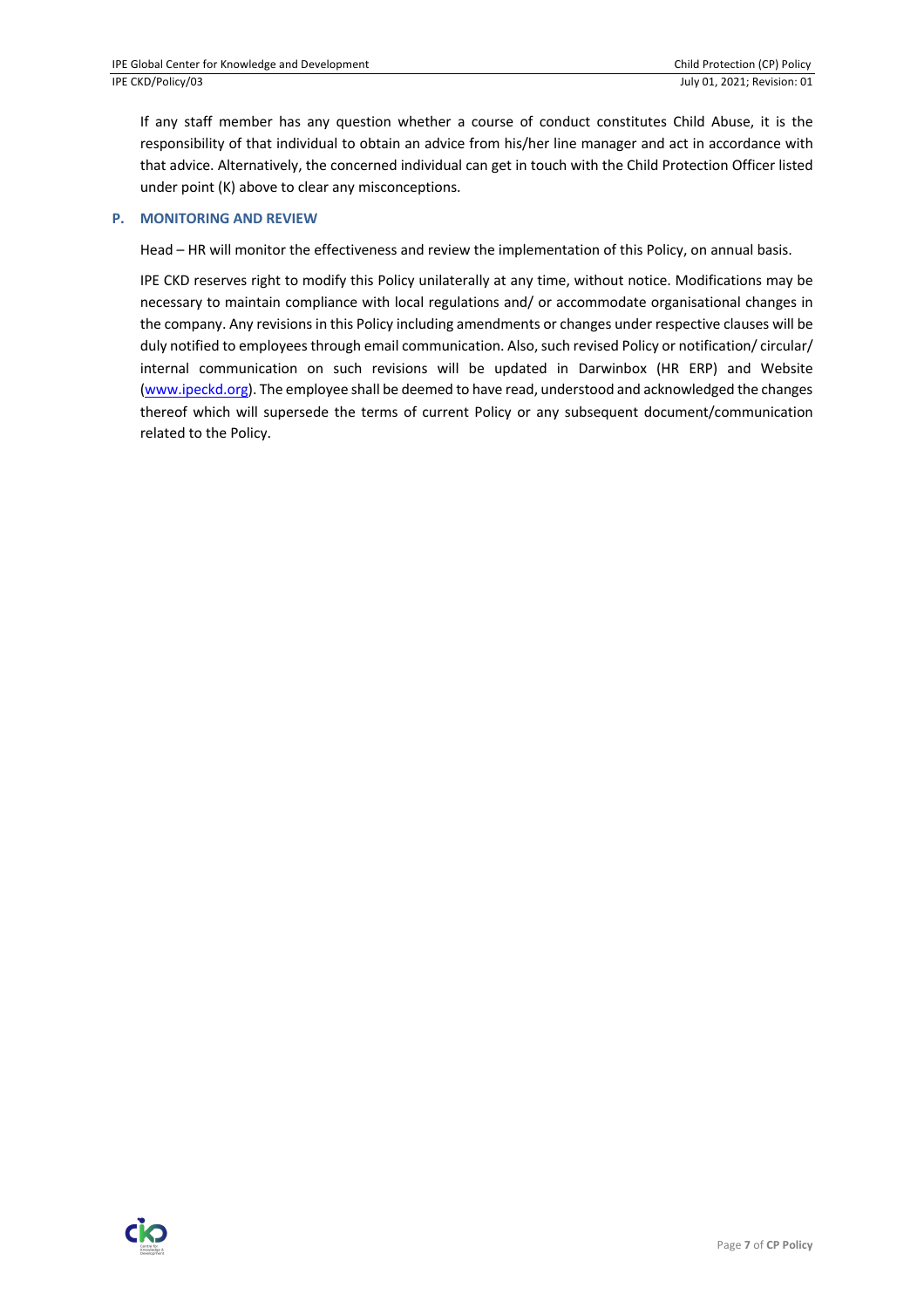# **ANNEXURE A**

# **POSSIBLE SIGNS OF CHILD ABUSE**

| <b>PHYSICAL ABUSE</b>                                                                                                                                                                                                                                                                                                                                                                                                                                                                                                                                                                                                                                                                                                                                                       | <b>EMOTIONAL ABUSE</b>                                                                                                                                                                                                                                                                                                                                                                                                                                                                                                         |  |
|-----------------------------------------------------------------------------------------------------------------------------------------------------------------------------------------------------------------------------------------------------------------------------------------------------------------------------------------------------------------------------------------------------------------------------------------------------------------------------------------------------------------------------------------------------------------------------------------------------------------------------------------------------------------------------------------------------------------------------------------------------------------------------|--------------------------------------------------------------------------------------------------------------------------------------------------------------------------------------------------------------------------------------------------------------------------------------------------------------------------------------------------------------------------------------------------------------------------------------------------------------------------------------------------------------------------------|--|
| Bruises, burns, sprains, dislocations, bites, cuts<br>п<br>Improbable excuses given to explain injuries<br>Injuries that have not received medical<br>attention<br>Injuries that occur to the body in places that are<br>not normally exposed to falls, rough games, or<br>play (for example, on the stomach, neck, back,<br>and genitals)<br>Repeated urinary tract infections or<br>unexplained stomach pains<br>Refusal to discuss injuries<br>Withdrawal from physical contact<br>Arms and legs kept covered in hot weather<br>٠<br>Fear of returning home or of parents being<br>contacted<br>Showing wariness or distrust of adults<br>٠<br>Self-destructive tendencies<br>Being aggressive toward others<br>Being very passive and compliant<br>Chronic running away | Delayed physical, mental, or emotional<br>٠<br>development<br>High anxiety<br>٠<br>Delayed speech or sudden speech disorder<br>٠<br>Fear of new situations<br>٠<br>Low self-esteem<br>٠<br>Inappropriate emotional responses to painful<br>٠<br>situations<br>Extremes of passivity or aggression<br>٠<br>Drug or alcohol abuse<br>٠<br>Chronic running away<br>٠<br>Compulsive stealing<br>Ξ<br>Obsessions or phobias<br>٠<br>Sudden under-achievement or lack of<br>٠<br>concentration<br>Persistent tiredness<br>٠<br>Lying |  |
| <b>SIGNS OF NEGLECT</b>                                                                                                                                                                                                                                                                                                                                                                                                                                                                                                                                                                                                                                                                                                                                                     | <b>SEXUAL ABUSE</b>                                                                                                                                                                                                                                                                                                                                                                                                                                                                                                            |  |
| Frequent hunger<br>Failure to grow<br>Stealing or gorging on food<br>Poor personal hygiene<br><b>Constant tiredness</b><br>" Inappropriate clothing (for example, wearing<br>summer clothes in winter)<br>Frequent lateness or non-attendance at school<br>Untreated medical issues<br>Low self-esteem<br>п<br>Poor social relationships<br>Compulsive stealing<br>Drug or alcohol abuse                                                                                                                                                                                                                                                                                                                                                                                    | Age-inappropriate sexualised behaviour<br>Physical trauma (general and in genital and<br>п<br>anal areas)<br>Behavioural indicators (general and sexual),<br>٠<br>which must be interpreted with regard to the<br>individual child's level of functioning and<br>developmental stage<br>Signs that are similar to physical abuse signs                                                                                                                                                                                         |  |